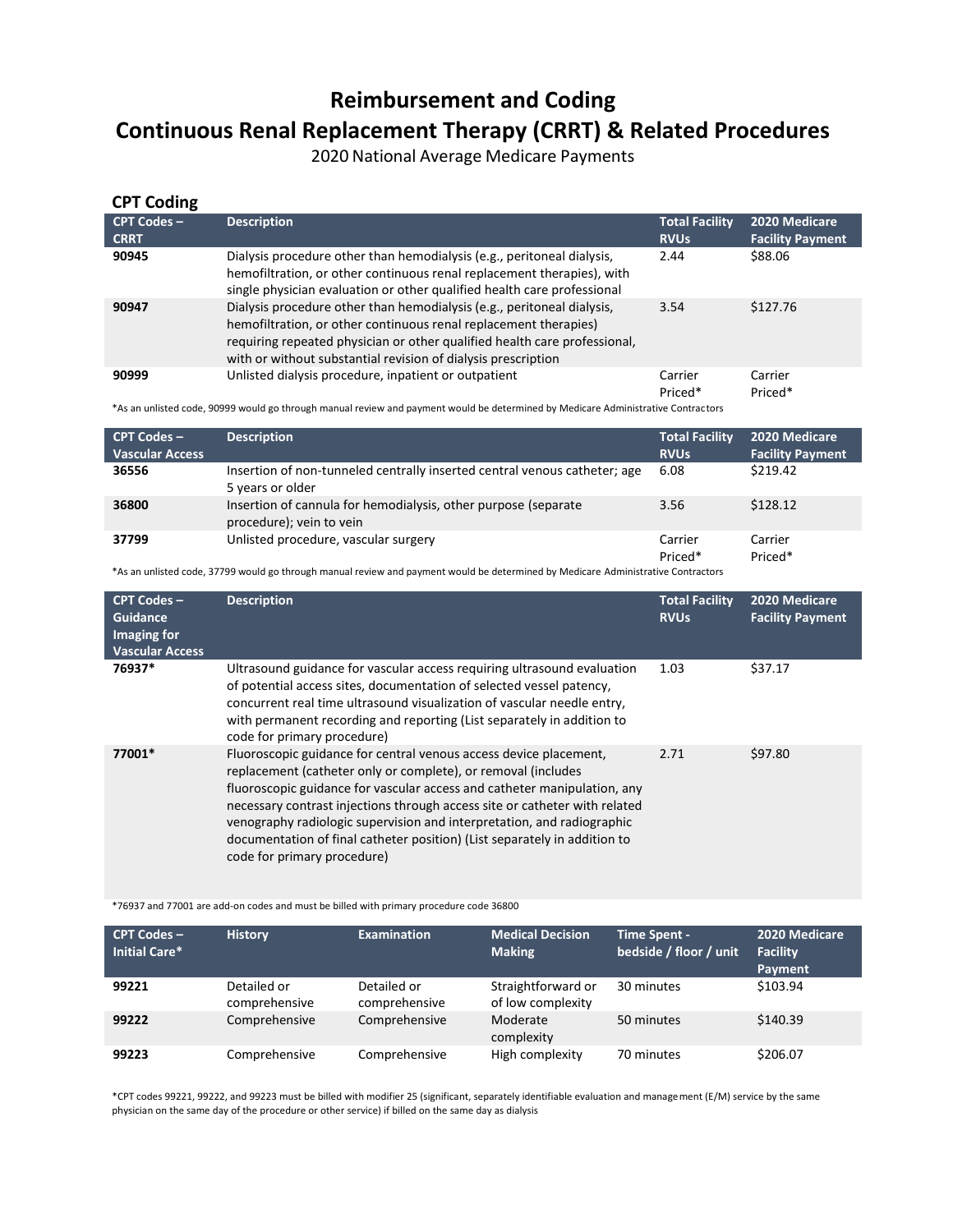| $CPT$ Codes $-$<br>Subsequent<br>Care* | <b>History</b>                       | <b>Examination</b>          | <b>Medical Decision</b><br><b>Making</b> | Time Spent -<br>bedside / floor / unit | 2020 Medicare<br><b>Facility</b><br>Payment |
|----------------------------------------|--------------------------------------|-----------------------------|------------------------------------------|----------------------------------------|---------------------------------------------|
| 99231                                  | Problem focused<br>interval          | Problem focused             | Straightforward or<br>of low complexity  | 15 minutes                             | \$40.06                                     |
| 99232                                  | Expanded problem<br>focused interval | Expanded problem<br>focused | Moderate<br>complexity                   | 25 minutes                             | \$73.62                                     |
| 99233                                  | Detailed interval                    | Detailed                    | High complexity                          | 35 minutes                             | \$106.10                                    |

\*CPT codes 99231, 99232, and 99233 may not be billed on the same day as 90945 nor 90947. However, if the CRRT is complete but the patient is still hospitalized doctors may bill these codes for routine hospital visits.

| <b>CPT Codes -</b><br>Inpatient<br><b>Consultation</b> | <b>History</b>              | <b>Examination</b>          | <b>Medical Decision</b><br><b>Making</b> | <b>Time Spent -</b><br>bedside / floor / unit | 2020 Medicare<br><b>Facility</b><br>Payment |
|--------------------------------------------------------|-----------------------------|-----------------------------|------------------------------------------|-----------------------------------------------|---------------------------------------------|
| 99251                                                  | Problem focused             | Problem focused             | Straightforward                          | 20 minutes                                    | \$50.89                                     |
| 99252                                                  | Expanded problem<br>focused | Expanded problem<br>focused | Straightforward                          | 40 minutes                                    | \$76.87                                     |
| 99253                                                  | Detailed                    | Detailed                    | Low complexity                           | 55 minutes                                    | \$118.73                                    |
| 99254                                                  | Comprehensive               | Comprehensive               | Moderate<br>complexity                   | 80 minutes                                    | \$172.87                                    |
| 99255                                                  | Comprehensive               | Comprehensive               | High complexity                          | 110 minutes                                   | \$207.88                                    |

\***CPT codes 99251-55 are not paid under Medicare, and payment amounts are for reference only**. These codes must be billed with modifier 25 (significant, separately identifiable evaluation and management (E/M) service by the same physician on the same day of the procedure or other service) if billed on the same day as dialysis.

| $CPT Codes -$<br>Discharge*                                                      | <b>Description</b>                                      | <b>Total Facility</b><br><b>RVUs</b> | 2020 Medicare<br><b>Facility Payment</b> |  |
|----------------------------------------------------------------------------------|---------------------------------------------------------|--------------------------------------|------------------------------------------|--|
| 99238                                                                            | Hospital discharge day management; 30 minutes or less   | 2.06                                 | \$74.34                                  |  |
| 99239                                                                            | Hospital discharge day management; more than 30 minutes | 3.02                                 | \$108.99                                 |  |
| *CPT codes 99238 and 99239 may not be billed on the same day as 90945 nor 90947. |                                                         |                                      |                                          |  |

### **ICD-10 Procedure Codes (Illustrative)**

| <b>Procedure Code</b> | <b>Description</b>                                                            |
|-----------------------|-------------------------------------------------------------------------------|
| 5A1D70Z               | Performance of Urinary Filtration, Intermittent, Less than 6 Hours Per Day    |
| 5A1D80Z               | Performance of Urinary Filtration, Prolonged Intermittent, 6-18 hours Per Day |
| 5A1D90Z               | Performance of Urinary Filtration, Continuous, Greater than 18 hours Per Day  |

## **ICD-10 Diagnosis Codes (Illustrative)**

| <b>Diagnosis Code</b> | <b>Description</b>                                               |
|-----------------------|------------------------------------------------------------------|
| N <sub>17.0</sub>     | Acute kidney failure with tubular necrosis                       |
| N <sub>17.1</sub>     | Acute kidney failure with acute cortical necrosis                |
| N <sub>17.2</sub>     | Acute kidney failure with medullary necrosis                     |
| N <sub>17.8</sub>     | Other acute kidney failure                                       |
| N <sub>17.9</sub>     | Acute kidney failure, unspecified                                |
| N11.1                 | Chronic obstructive pyelonephritis                               |
| N <sub>13.1</sub>     | Hydronephrosis with ureteral stricture, not elsewhere classified |
| N <sub>13.5</sub>     | Crossing vessel and stricture of ureter without hydronephrosis   |

### **Hospital Inpatient Coding (Illustrative)**

| <b>MS-DRG</b> | <b>Description</b>                                               | Relative<br>Weight | <b>Geometric</b><br><b>Mean Length of</b><br><b>Stay</b> | 2020 Medicare<br><b>Facility Payment</b> |
|---------------|------------------------------------------------------------------|--------------------|----------------------------------------------------------|------------------------------------------|
| 682           | Renal Failure with Major Complications or<br>Comorbidities (MCC) | 1.4780             | 4.3                                                      | \$9,257.81                               |
| 683           | Renal Failure with Complications or Comorbidities (CC)           | 0.8973             | 3.1                                                      | \$5,620.45                               |
| 684           | Renal Failure without CC/MCC                                     | 0.6153             | 2.2                                                      | \$3,854.08                               |